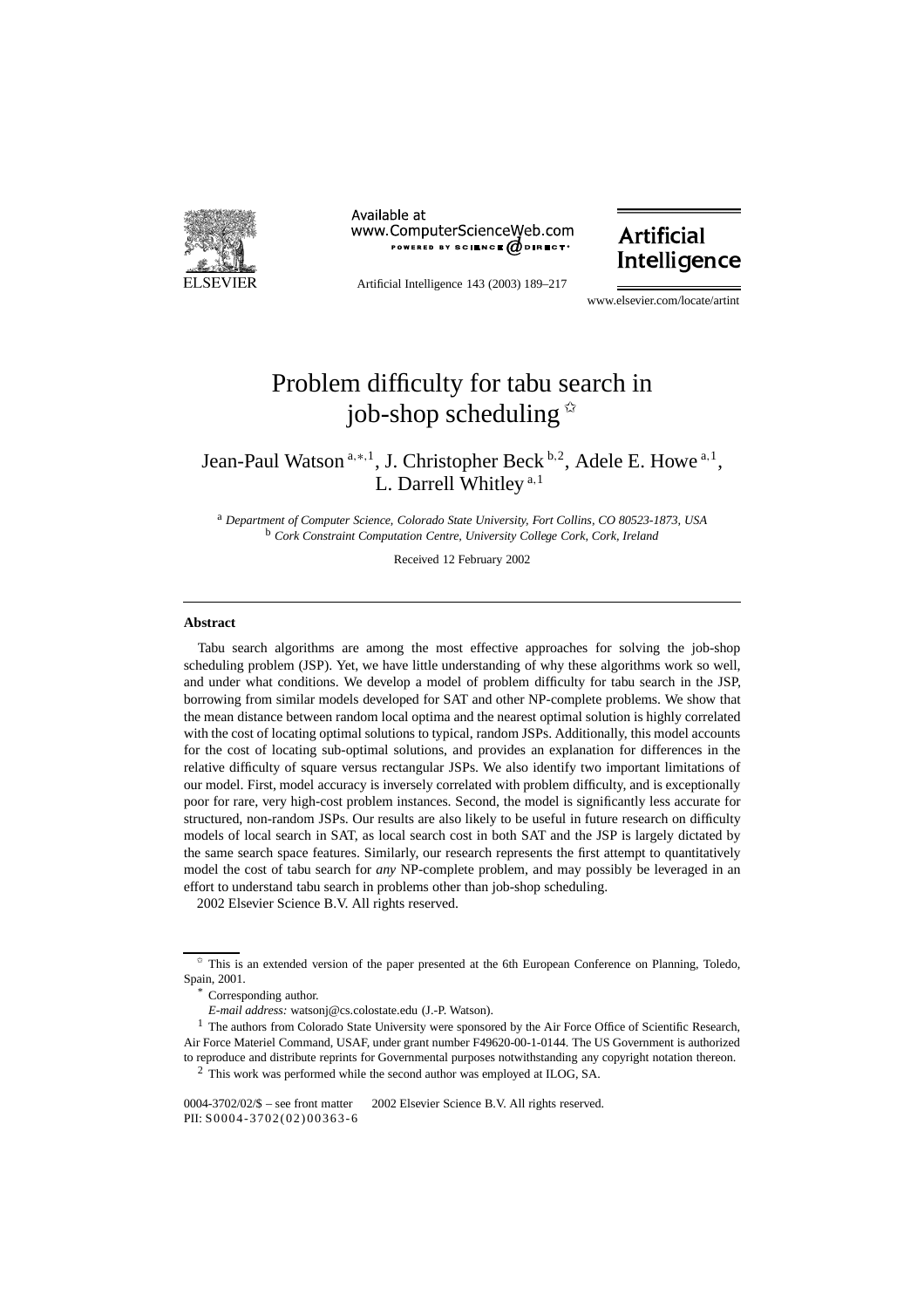*Keywords:* Problem difficulty; Job-shop scheduling; Local search; Tabu search

#### **1. Introduction**

The job-shop scheduling problem (JSP) is widely acknowledged as one of the most difficult NP-complete problems encountered in practice. Nearly all well-known optimization and approximation techniques have been applied to the JSP, including linear programming, Lagrangian relaxation, branch-and-bound, constraint satisfaction, local search, and even neural networks and expert systems [19]. Most recent comparative studies of techniques for solving the JSP conclude that local search algorithms provide the best overall performance on the set of widely-available benchmark problems; for example, see the recent surveys by Blażewicz et al. [6] or Jain and Meeran [19]. Within the class of local search algorithms, the strongest performers are typically derivatives of tabu search [6,19,34], the sole exception being the guided local search algorithm of Balas and Vazacopoulos [2]. The power of tabu search for the JSP is perhaps best illustrated by considering the computational effort required to locate optimal solutions to a notoriously difficult benchmark problem, Fisher and Thompson's infamous  $10 \times 10$  instance [12]: Nowicki and Smutnicki's algorithm [22] requires only 30 seconds on a now-dated personal computer, while Chambers and Barnes' algorithm [9] requires less than 4 seconds on a moderately powerful workstation. In contrast, a number of algorithms for the JSP still have significant difficulty in finding optimal solutions to this problem instance.

Despite the relative simplicity and excellent performance of tabu search algorithms for the JSP, very little is known about *why* these algorithms work so well, and under what conditions. For example, we currently have no answers to fundamental, related questions such as "Why is one problem instance more difficult than another?" and "What features of the search space influence search cost?". No published research has presented problem difficulty models of tabu search algorithms for the JSP. Further, only one group of researchers, Mattfeld et al. [20], have analyzed the link between problem difficulty and local search for the JSP in general.

In contrast to the JSP, problem difficulty models do exist for several other well-known NP-complete problems, such as the Traveling Salesman Problem (TSP) and the Boolean Satisfiability Problem (SAT). Models of local search cost in SAT have received significant recent attention, and are able to account for much of the variability in problem difficulty observed for a particular class of random problem instances commonly known as Random 3-SAT [10,24,27]. The SAT models relate individual features of the search space to search cost, and model accuracy is generally quantified as the  $r<sup>2</sup>$  value of the corresponding linear regression model. We refer to such models as *static cost models* of local search; the goal of such models is to account for a significant proportion (ideally all) of the variability in local search cost observed for a set of problem instances. The 'static' modifier derives from the fact these models are largely independent of particular algorithm dynamics, relying instead on static features of the search space.

Static cost models of local search in SAT are based on three search space features: the number of optimal solutions, the backbone size, and the mean distance between random